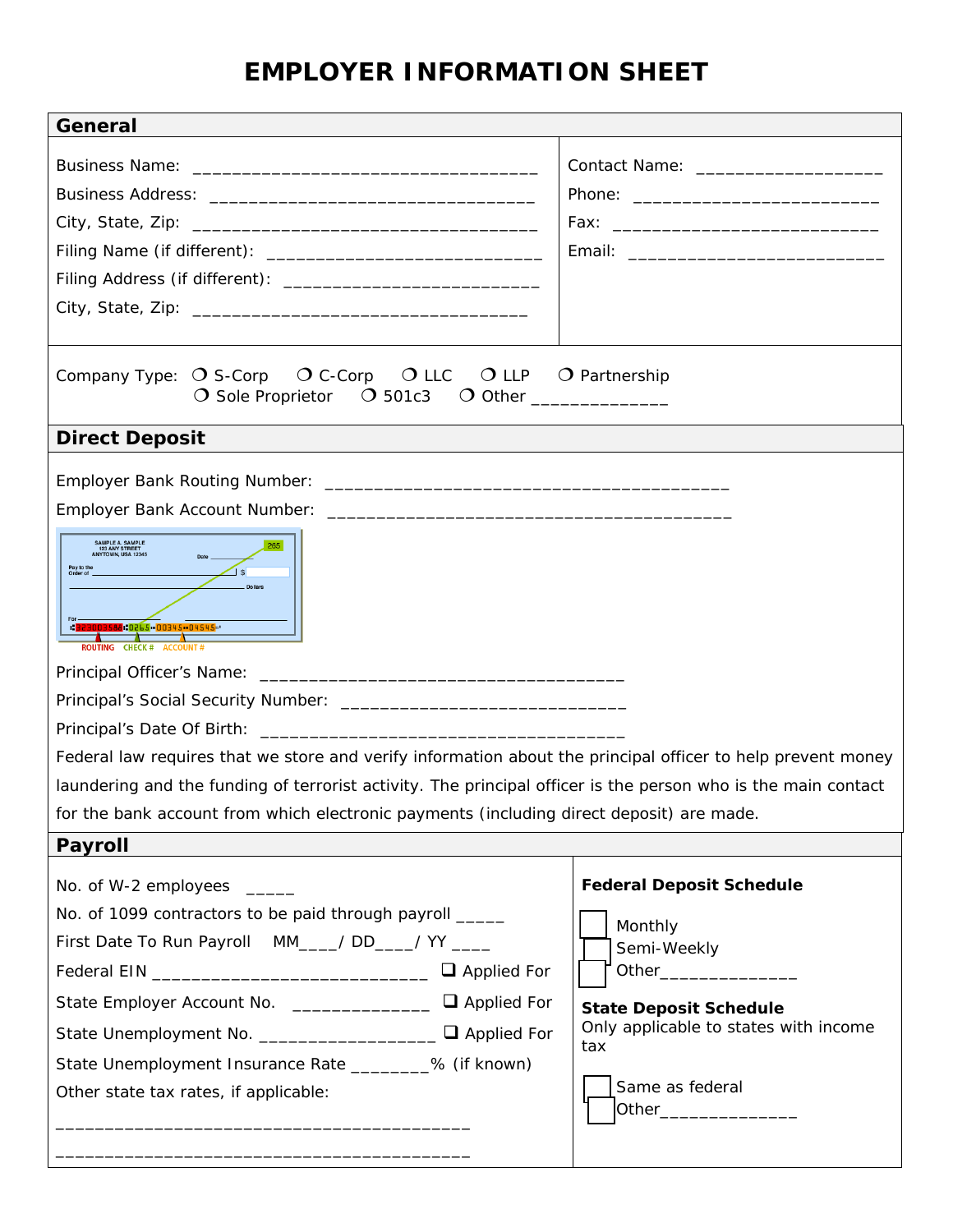## **EMPLOYEE INFORMATION SHEET**

Complete this form for each employee.

| <b>General Information</b>                                                                                                                                                                                                                                                                                                                                                                                                                                                      |                                                                                                                                                               |  |  |
|---------------------------------------------------------------------------------------------------------------------------------------------------------------------------------------------------------------------------------------------------------------------------------------------------------------------------------------------------------------------------------------------------------------------------------------------------------------------------------|---------------------------------------------------------------------------------------------------------------------------------------------------------------|--|--|
| Address<br><b>Email Address</b><br>the control of the control of the control of the control of the control of the control of                                                                                                                                                                                                                                                                                                                                                    | MM_____/DD_____/YY_____<br><b>Birth Date</b><br>MM_____/DD_____/YY_____<br>Hire Date<br>Female<br>Male<br>Gender                                              |  |  |
| <b>Direct Deposit Information</b>                                                                                                                                                                                                                                                                                                                                                                                                                                               |                                                                                                                                                               |  |  |
| Will this employee be paid by direct deposit?                                                                                                                                                                                                                                                                                                                                                                                                                                   |                                                                                                                                                               |  |  |
| Yes. If so, please complete the Authorization of Direct Deposit form<br><b>No</b>                                                                                                                                                                                                                                                                                                                                                                                               |                                                                                                                                                               |  |  |
| <b>Tax Information</b>                                                                                                                                                                                                                                                                                                                                                                                                                                                          |                                                                                                                                                               |  |  |
| Please attach or specify the following information for this employee:<br>Attach completed federal Form W-4<br>Attach completed state withholding form. Only applicable if state income tax and filing<br>status/allowances are different from federal<br>Specify any payroll taxes that this employee is exempt from, such as state unemployment, social<br>security, or Medicare:<br>Specify any local taxes that need to be withheld from this employee's paycheck:<br>Notes: |                                                                                                                                                               |  |  |
|                                                                                                                                                                                                                                                                                                                                                                                                                                                                                 |                                                                                                                                                               |  |  |
| Pay Information<br>Which types of pay does this employee receive?                                                                                                                                                                                                                                                                                                                                                                                                               |                                                                                                                                                               |  |  |
| Salary \$______ per ____<br>Overtime Pay<br>Double Overtime<br>Hourly Rates (up to 8 different)<br>Sick Pay<br>$s$ _____ / hour<br>Holiday Pay<br>$\frac{1}{2}$ / hour<br>Vacation Pay<br>$s$ ______ / hour<br><b>Bonus</b><br>$$$ / hour<br>Commission<br>$s$ ______ / hour<br>Allowance<br>$s$ ______ / hour<br>Reimbursement<br>$s$ ______ / hour<br>Cash Tips<br>$s$ ______ / hour<br>Paycheck Tips                                                                         | Clergy Housing (Cash)<br>Clergy Housing (In-Kind)<br>Bereavement Pay<br>Group Term Life Insurance<br>S-Corp Owners Health Ins.<br>Personal Use of Company Car |  |  |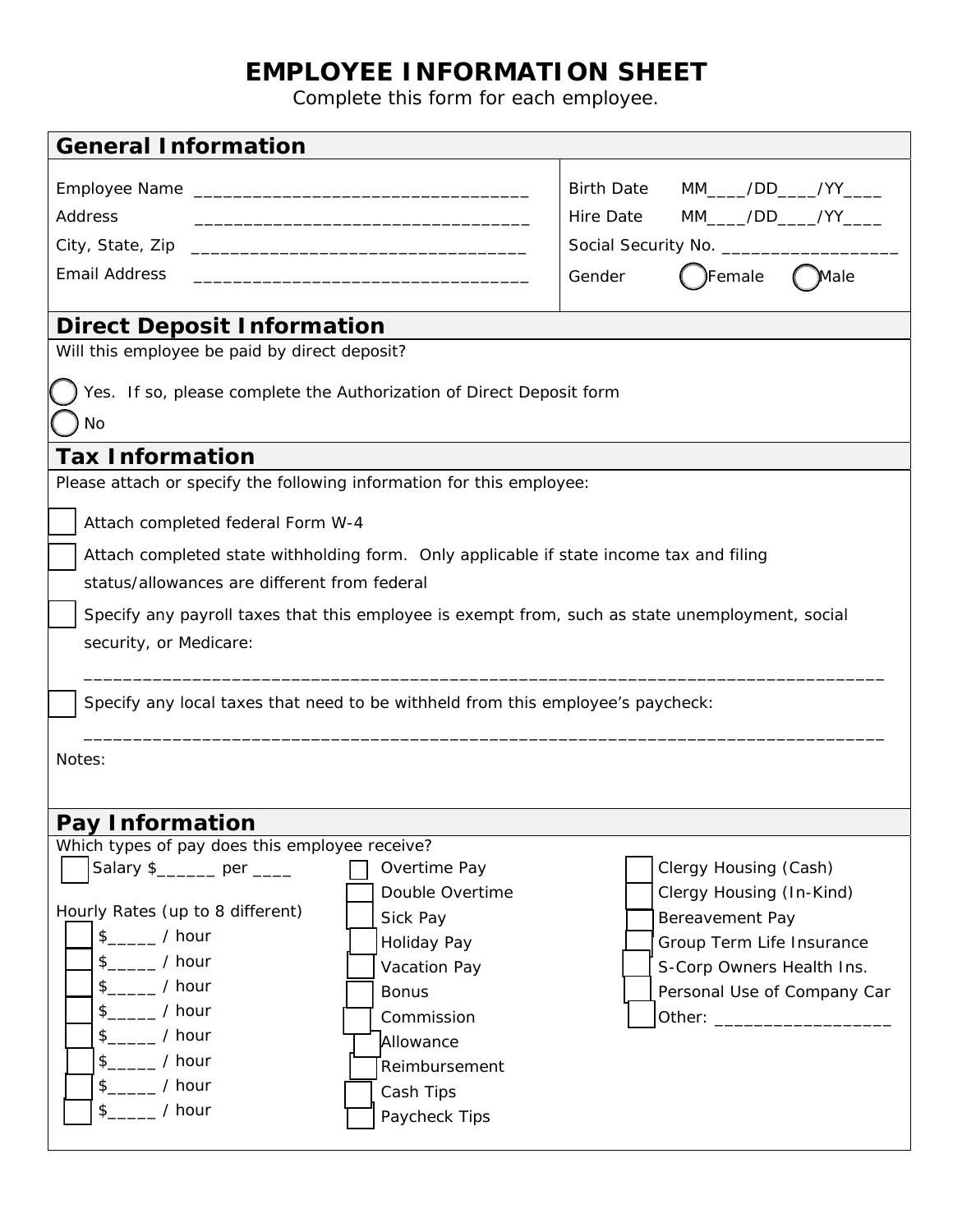| Pay Frequency                          | Payday details                                                                                            |
|----------------------------------------|-----------------------------------------------------------------------------------------------------------|
| Every Week                             | Date(s) or day(s) employees paid                                                                          |
| Every Other Week                       | (for example, the $1^{st}$ and $15^{th}$ of the month)                                                    |
| Twice a Month<br>Every Month<br>Other_ | Period Covered<br>(for example, Paycheck on the $1st$ covers the $16th$ to the end of the prior<br>month) |

#### **Payroll Deductions**

Select the voluntary deductions that apply and enter the \$ or % amount to be deducted from each paycheck.  $\mathbf{I}$ 

| Deduction                                                                                                                               | \$ Amount or<br>% of Gross | <b>Deduction</b>                                                                                                                           | \$ Amount or<br>% of Gross |
|-----------------------------------------------------------------------------------------------------------------------------------------|----------------------------|--------------------------------------------------------------------------------------------------------------------------------------------|----------------------------|
| Pre-tax medical<br>Pre-tax vision<br>Pre-tax dental<br>Taxable medical<br>Taxable vision<br>Taxable dental<br>401(k)<br>Simple $401(k)$ |                            | 403(b)<br>Simple IRA<br><b>SARSEP</b><br>Medical expense FSA<br>Dependent care FSA<br>Loan Repayment<br>Cash Advance<br>Repayment<br>Other |                            |

Is this employee subject to wage garnishments, such as a federal tax or child support garnishment? Yes If so, attach copies of all garnishment orders

No.

### **Sick and Vacation**

If this employee earns paid time off, complete the section below; otherwise, leave blank.

| <b>Sick Pay</b>                                                                                     | <b>Vacation Pay</b>                                                                                          |
|-----------------------------------------------------------------------------------------------------|--------------------------------------------------------------------------------------------------------------|
| No. of Hours Earned Per Year<br>Max. hours accrued per year (if any)                                | No. of Hours Earned Per Year<br>Max. hours accrued per year (if any)                                         |
| <b>Current Balance</b>                                                                              | Current Balance                                                                                              |
| Hours are accrued:<br>As a lump sum at the beginning of year<br>Each pay period<br>Each hour worked | Hours are accrued:<br>$\Delta$ As a lump sum at the beginning of year<br>Each pay period<br>Each hour worked |
| <b>Notes</b>                                                                                        |                                                                                                              |
|                                                                                                     |                                                                                                              |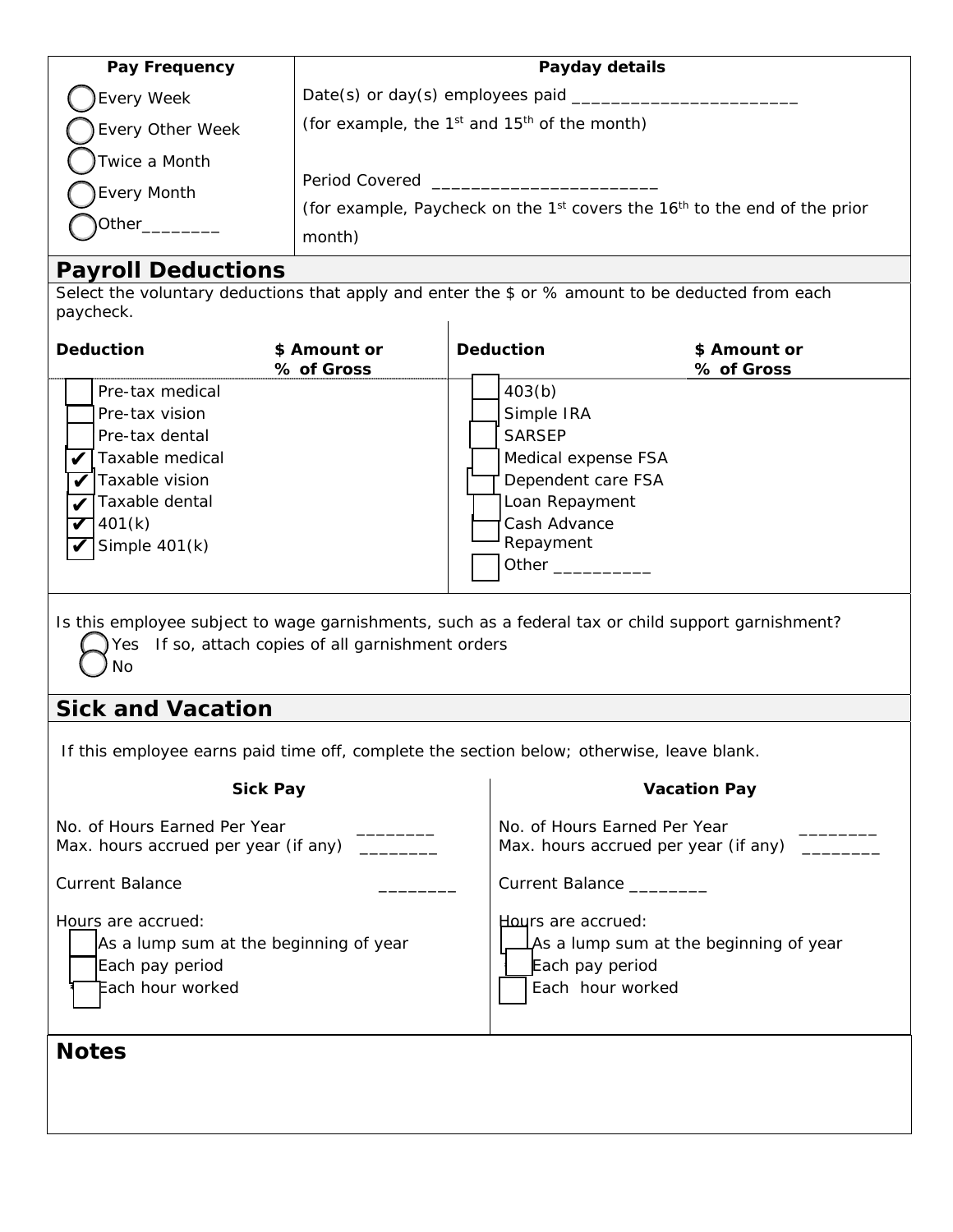### **CONTRACTOR INFORMATION SHEET**

Complete this form for each 1099 contractor.

| <b>General Information</b>                                                                                                                  |
|---------------------------------------------------------------------------------------------------------------------------------------------|
| $\vert$   ndividual<br>  Business<br>Contractor Type:<br><b>Contractor Name</b>                                                             |
| Address                                                                                                                                     |
| City, State, Zip<br>and the control of the control of the control of the control of the control of the control of the control of the        |
| <b>Email Address</b>                                                                                                                        |
| Social Security No./                                                                                                                        |
|                                                                                                                                             |
|                                                                                                                                             |
| <b>Direct Deposit Information</b>                                                                                                           |
| Will this contractor be paid by direct deposit?                                                                                             |
| If so, complete the Authorization of Direct Deposit form.<br>Yes                                                                            |
| No                                                                                                                                          |
|                                                                                                                                             |
| Pay Information                                                                                                                             |
| Has this contractor already been paid this calendar year?                                                                                   |
| Yes<br>If so, enter the total compensation and/or reimbursement amounts that you have paid the contractor<br>during the current year.<br>No |
| Compensation amount \$                                                                                                                      |
| Reimbursement amount \$                                                                                                                     |
|                                                                                                                                             |
| <b>NOTES</b>                                                                                                                                |
|                                                                                                                                             |
|                                                                                                                                             |
|                                                                                                                                             |
|                                                                                                                                             |
|                                                                                                                                             |
|                                                                                                                                             |
|                                                                                                                                             |